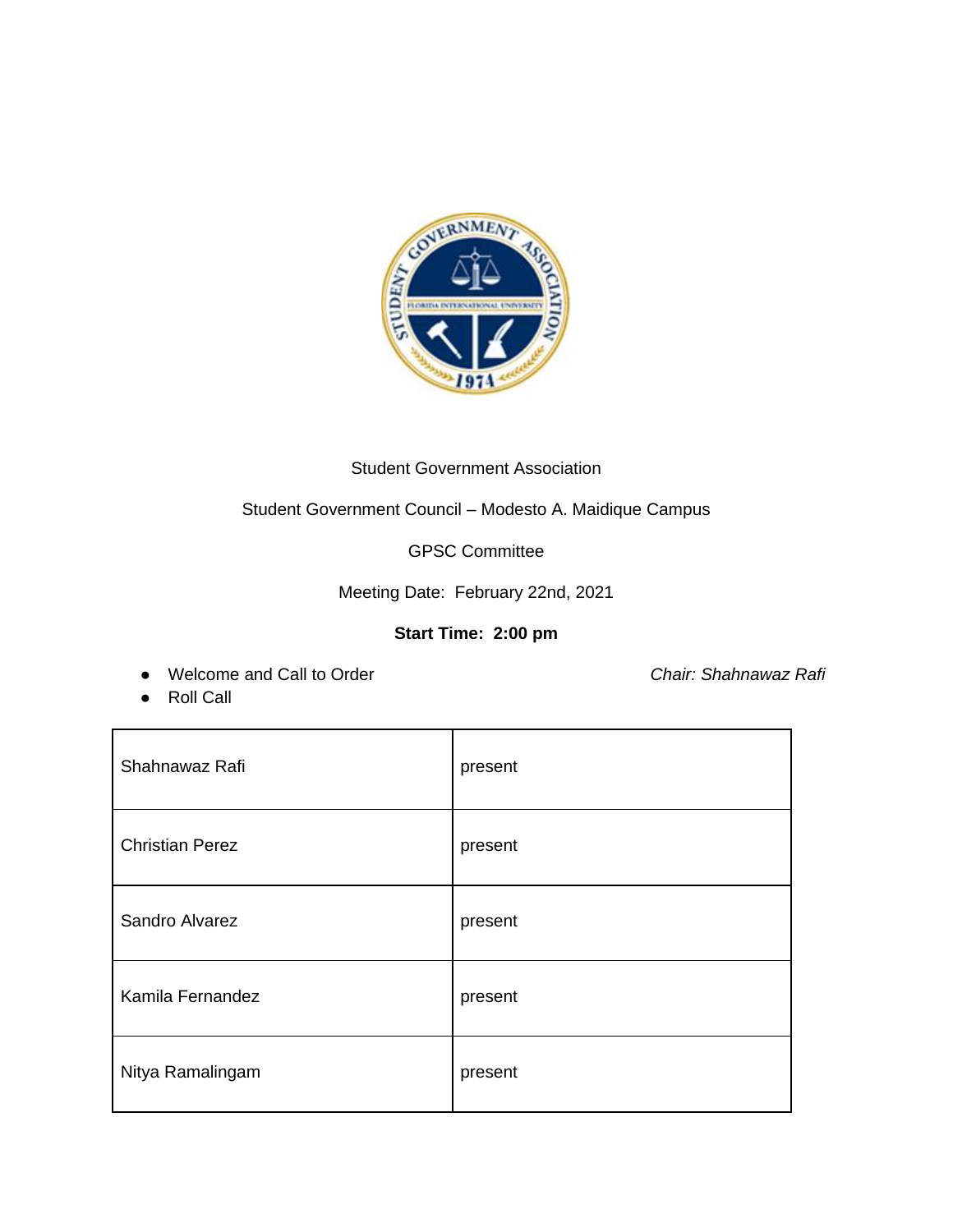## **Open Forum**

- Sandro emailed the option for the plaque awards for GSAW to Michelle
- The vendor price range will be around \$30
- We can see what L&M has for acrylic plaques under \$30 since they are more durable
- The plaques will be more practical due to their size and ability to hand out
- Currently, finalists have not been set yet. How long will the engraving last?
- The production time depends on the company the plaque was ordered from.
- Each company has different deadlines for the shipping of products. We must research which company has the fastest shipping time.
- The exemption request form needs to be submitted first and then the purchase request form.
- L&M engraving with the GPSC logo will most likely be above \$30 range limit.
- How many of these plaques do we plan to give away? Rafi answers 3.
- The cost of the plaques depends on the budget we plan to keep and the timing of our event.

#### ● **Old Business**

- **The distributions for the abstract submissions this year were skewed toward CASE.**
- **The college of medicine and public health had a good turnout for abstract submissions.**
- **The separation of categories according to a new distribution that merges the physics and computer science departments**
- **A shuffling of the role of pre-judges will be to review the categories assigned to you.**
- **Blind peer reviewed process for the judgement of abstracts.**
- **The judges were selected according to the fields of expertse that the**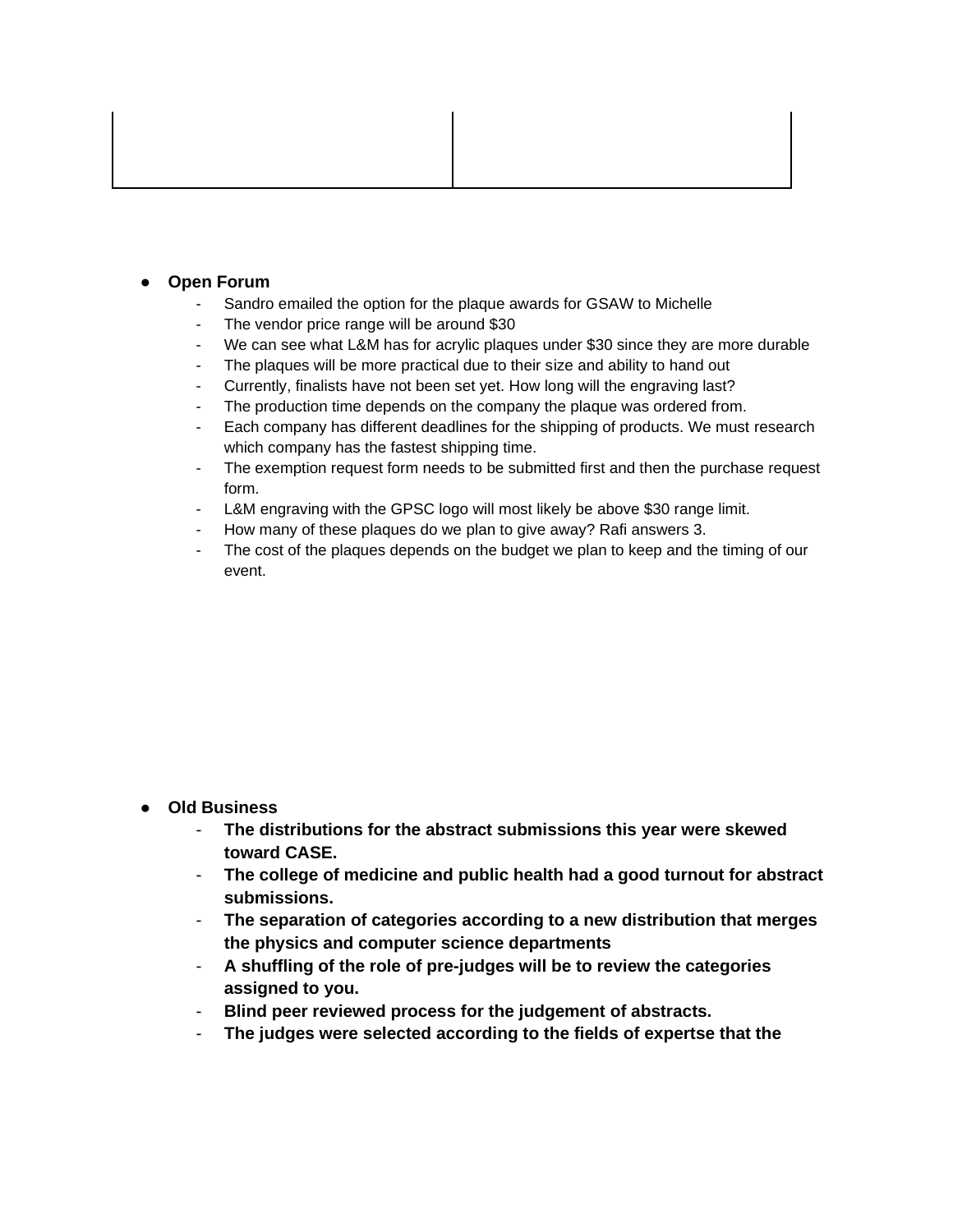## ● **New Business**

-

1. GSAW Preparation by Category

2. Gradskeller Update

- The first flyer for gradskeller has been completed. Nitya is working on other flyer with specific dates set.

- Kamila is working on the protection of the abstract submission for judges eventually down the line.

-We are reviewing the giveaway preparations for GPSC and will finalize by the end of March

- Charging cables that we have ordered will arrive by the end of March.
- Kamila will let us know by next week for the goodie bags.
- I will reach out to GAB members regarding helping out on that day.

- The best avenue will be for Zoom for a webinar and the most efficient way to go about the GSAW scholarly forum.

- For the webinar we can't have guests in the waiting room but wait for guests to share their screen.

- Set the breakout rooms for the Zoom beforehand.

- We will meet up on campus to schedule the format for the zoom meeting for GSAW.

- If we want to use streamyard for the event we would have to use the facebook for SGA.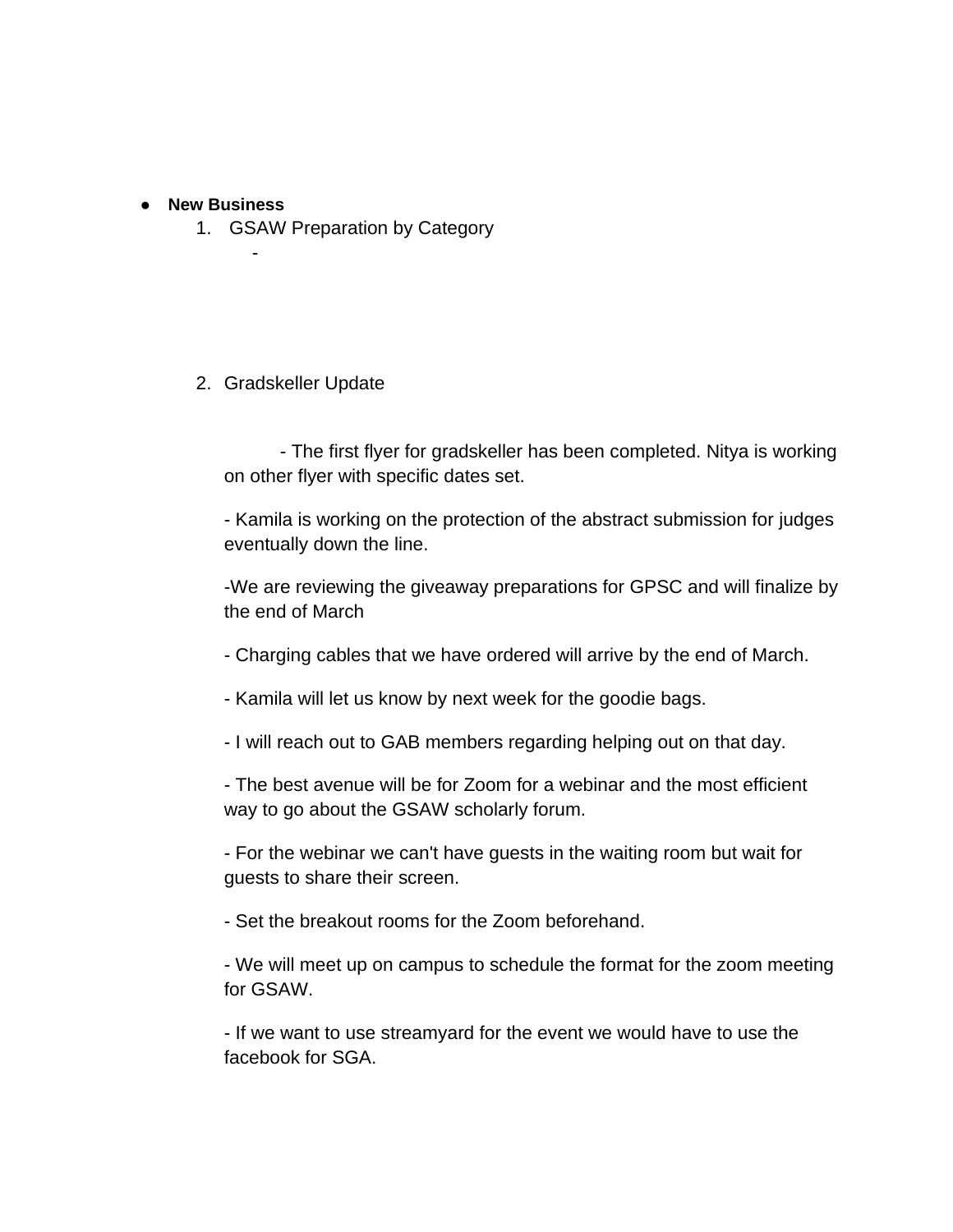- The event can be recorded for future use and recordings can be set for the GPSC meeting itself.

- FIU has conducted it on webinars and used sitekeys so that your playing music that has any copyright on it.

- The best bet will get permission and then we can record the event to post it to the appropriate channels.

- go.fiu.edu/sldtv

- Students will be asked to sign up for an in-person event for GSAW giveaway

- GC Reservations and reserving for the graham center

- Work through the student government office there and based on the schedule of the student assistant office.

- The update on the DJ has been that Sandro has submitted the exemption request form and the purchase request form.

- April 8th between 7 to 9 PM, include kahoot for that event and set up the zoom link.

- They will be looking for post-docs and faculty members for the Scholarly forum judging.

## ● Announcements

- Teresa followed up on the form Imprint so that a logo can be included for the charging cables and Sandro will do the PR for the DJ.
- Is there any liability/insurance problems online? No since it's paid through a contract online.
- Currently have 27 judges for the agenda.
- Make sure to check emails.
- Sandro will submit the exception request for the DJ after the meeting to Teresa.